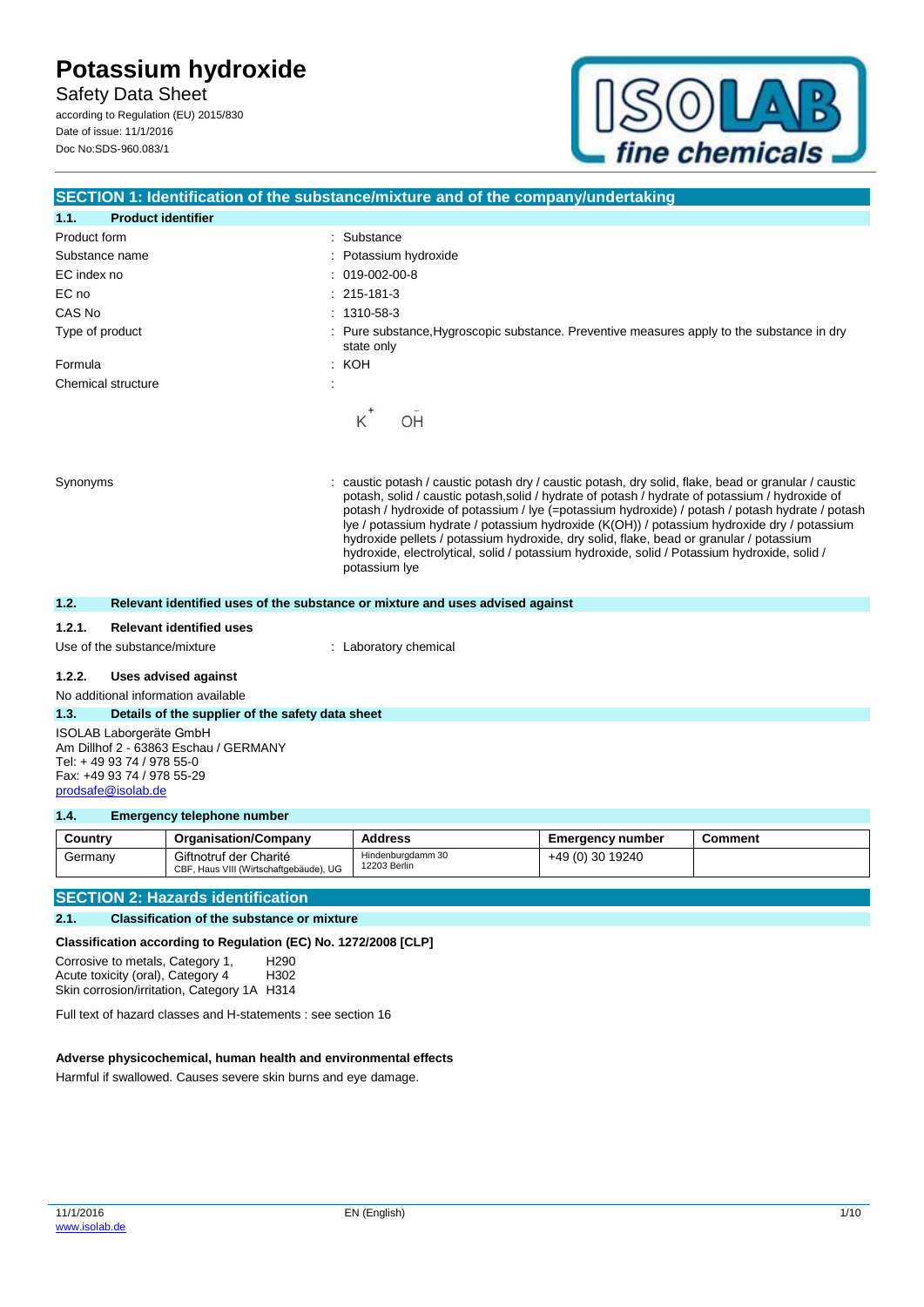Safety Data Sheet

according to Regulation (EU) 2015/830 Date of issue: 11/1/2016 Doc No:SDS-960.083/1

## **2.2. Label elements**



| Labelling according to Regulation (EC) No. 1272/2008 [CLP] |                                                                                                                                                                                                                                                                                                                                                                                                                                                                                            |
|------------------------------------------------------------|--------------------------------------------------------------------------------------------------------------------------------------------------------------------------------------------------------------------------------------------------------------------------------------------------------------------------------------------------------------------------------------------------------------------------------------------------------------------------------------------|
| Hazard pictograms (CLP)                                    |                                                                                                                                                                                                                                                                                                                                                                                                                                                                                            |
| Signal word (CLP)                                          | GHS05<br>GHS07<br>: Danger                                                                                                                                                                                                                                                                                                                                                                                                                                                                 |
| Hazard statements (CLP)                                    | : H290 May be corrosive to metals<br>H302 - Harmful if swallowed<br>H314 - Causes severe skin burns and eye damage                                                                                                                                                                                                                                                                                                                                                                         |
| Precautionary statements (CLP)                             | : P280 - Wear protective gloves, eye protection, face protection, protective clothing<br>P264 - Wash hands thoroughly after handling<br>P310 - Immediately call a POISON CENTER or doctor/physician<br>P304+P340 - IF INHALED: remove victim to fresh air and keep at rest in a position comfortable<br>for breathing<br>P363 - Wash contaminated clothing before reuse<br>P301+P312 - IF SWALLOWED: call a POISON CENTER or doctor/physician if you feel unwell<br>P405 - Store locked up |

### **2.3. Other hazards**

### No additional information available

| <b>SECTION 3: Composition/information on ingredients</b> |                                                                       |           |
|----------------------------------------------------------|-----------------------------------------------------------------------|-----------|
| 3.1.<br><b>Substances</b>                                |                                                                       |           |
| Name                                                     | <b>Product identifier</b>                                             | %         |
| Potassium hydroxide                                      | (CAS No) 1310-58-3<br>(EC no) 215-181-3<br>(EC index no) 019-002-00-8 | $85 - 90$ |

Full text of H-statements: see section 16

#### **3.2. Mixtures**

Not applicable

|           | <b>SECTION 4: First aid measures</b>                        |                                                                                                                                                                                                                                                                                                                                                                                                                                                                                                                                                                            |
|-----------|-------------------------------------------------------------|----------------------------------------------------------------------------------------------------------------------------------------------------------------------------------------------------------------------------------------------------------------------------------------------------------------------------------------------------------------------------------------------------------------------------------------------------------------------------------------------------------------------------------------------------------------------------|
| 4.1.      | <b>Description of first aid measures</b>                    |                                                                                                                                                                                                                                                                                                                                                                                                                                                                                                                                                                            |
|           | First-aid measures general                                  | Check the vital functions. Unconscious: maintain adequate airway and respiration. Respiratory<br>arrest: artificial respiration or oxygen. Cardiac arrest: perform resuscitation. Victim conscious<br>with laboured breathing: half-seated. Victim in shock: on his back with legs slightly raised.<br>Vomiting: prevent asphyxia/aspiration pneumonia. Prevent cooling by covering the victim (no<br>warming up). Keep watching the victim. Give psychological aid. Keep the victim calm, avoid<br>physical strain. Depending on the victim's condition: doctor/hospital. |
|           | First-aid measures after inhalation                         | Remove the victim into fresh air. Doctor: administration of corticoid spray. Respiratory<br>problems: consult a doctor/medical service.                                                                                                                                                                                                                                                                                                                                                                                                                                    |
|           | First-aid measures after skin contact                       | Wash immediately with lots of water (15 minutes)/shower. Do not apply (chemical) neutralizing<br>agents. Remove clothing while washing. Do not remove clothing if it sticks to the skin. Cover<br>wounds with sterile bandage. Consult a doctor/medical service. If burned surface > 10%: take<br>victim to hospital.                                                                                                                                                                                                                                                      |
|           | First-aid measures after eye contact                        | Rinse immediately with plenty of water for 15 minutes. Cover eyes aseptically. Do not apply<br>neutralizing agents. Take victim to an ophthalmologist.                                                                                                                                                                                                                                                                                                                                                                                                                     |
|           | First-aid measures after ingestion                          | Rinse mouth with water. Immediately after ingestion: give lots of water to drink. Do not induce<br>vomiting. Do not give activated charcoal. Immediately consult a doctor/medical service. Call<br>Poison Information Centre (www.big.be/antigif.htm). Ingestion of large quantities: immediately<br>to hospital. Take the container/vomit to the doctor/hospital. Do not give chemical antidote.                                                                                                                                                                          |
| 4.2.      | Most important symptoms and effects, both acute and delayed |                                                                                                                                                                                                                                                                                                                                                                                                                                                                                                                                                                            |
|           | Symptoms/injuries after inhalation                          | : AFTER INHALATION OF DUST: Dry/sore throat. Corrosion of the upper respiratory tract.<br>Respiratory difficulties. FOLLOWING SYMPTOMS MAY APPEAR LATER: Possible oedema of<br>the upper respiratory tract. Possible inflammation of the respiratory tract. Possible laryngeal<br>spasm/oedema. Risk of pneumonia.                                                                                                                                                                                                                                                         |
|           | Symptoms/injuries after skin contact                        | Caustic burns/corrosion of the skin. Slow-healing wounds.                                                                                                                                                                                                                                                                                                                                                                                                                                                                                                                  |
| 11/1/2016 |                                                             | EN (English)<br>2/10                                                                                                                                                                                                                                                                                                                                                                                                                                                                                                                                                       |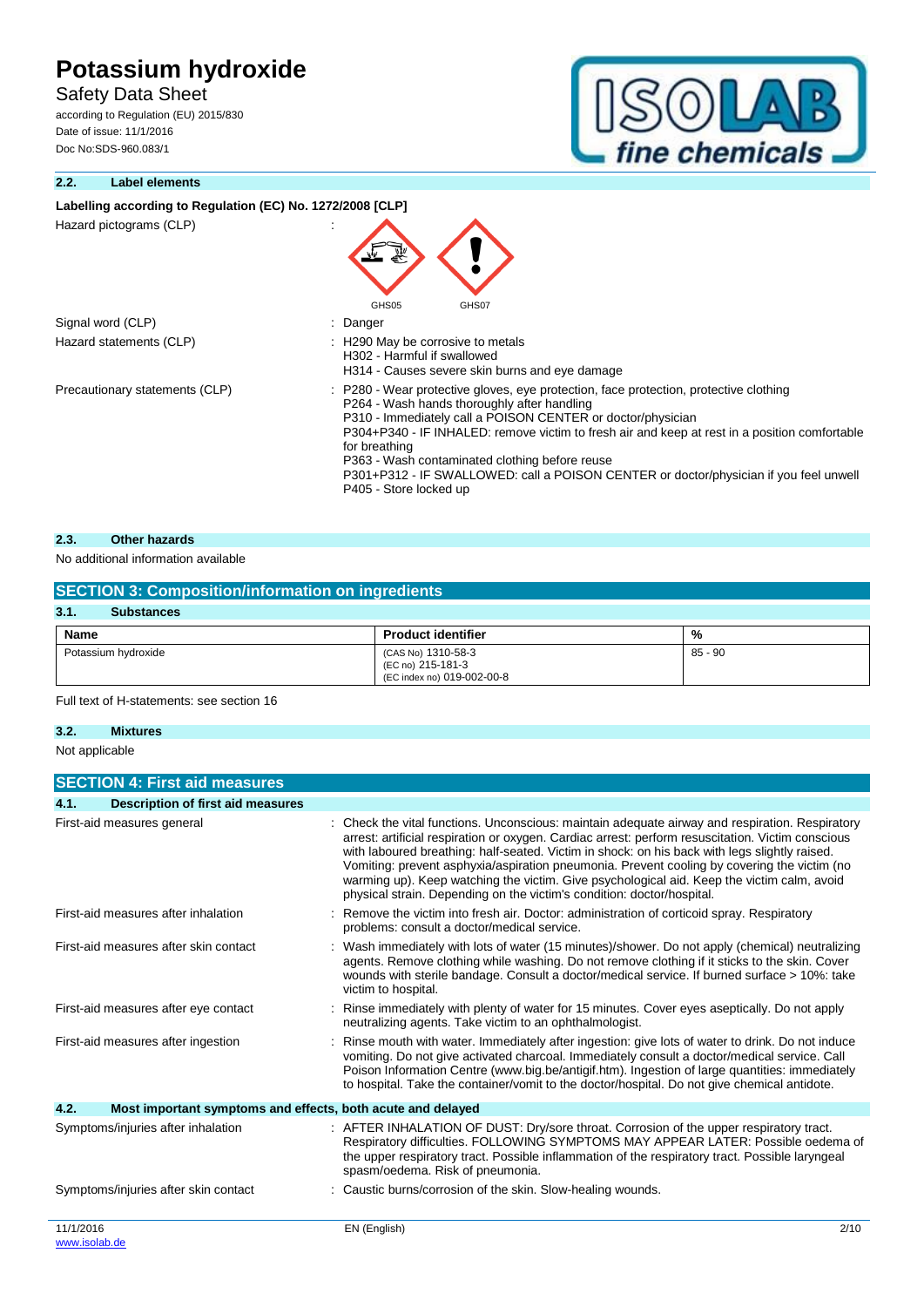Safety Data Sheet

according to Regulation (EU) 2015/830 Date of issue: 11/1/2016 Doc No:SDS-960.083/1



|                                              | Symptoms/injuries after eye contact                                 | : Corrosion of the eye tissue. Permanent eye damage. Blindness.                                                                                                                                                                                                                                                                                                                                                                                                                                                                                |  |
|----------------------------------------------|---------------------------------------------------------------------|------------------------------------------------------------------------------------------------------------------------------------------------------------------------------------------------------------------------------------------------------------------------------------------------------------------------------------------------------------------------------------------------------------------------------------------------------------------------------------------------------------------------------------------------|--|
| Symptoms/injuries after ingestion            |                                                                     | Abdominal pain. Difficulty in swallowing. Possible esophageal perforation. Irritation of the oral<br>mucous membranes. Burns to the gastric/intestinal mucosa. Blood in vomit. AFTER<br>ABSORPTION OF HIGH QUANTITIES: Change in the haemogramme/blood composition.<br>Disturbances of heart rate. FOLLOWING SYMPTOMS MAY APPEAR LATER: Bleeding of the<br>gastrointestinal tract. Low arterial pressure. Blood in stool. Shock.                                                                                                               |  |
|                                              | Chronic symptoms                                                    | No effects known.                                                                                                                                                                                                                                                                                                                                                                                                                                                                                                                              |  |
| 4.3.                                         |                                                                     | Indication of any immediate medical attention and special treatment needed                                                                                                                                                                                                                                                                                                                                                                                                                                                                     |  |
|                                              | Treat symptomatically.                                              |                                                                                                                                                                                                                                                                                                                                                                                                                                                                                                                                                |  |
|                                              | <b>SECTION 5: Firefighting measures</b>                             |                                                                                                                                                                                                                                                                                                                                                                                                                                                                                                                                                |  |
| 5.1.                                         | <b>Extinguishing media</b>                                          |                                                                                                                                                                                                                                                                                                                                                                                                                                                                                                                                                |  |
|                                              | Suitable extinguishing media                                        | : EXTINGUISHING MEDIA FOR SURROUNDING FIRES: Adapt extinguishing media to the<br>environment.                                                                                                                                                                                                                                                                                                                                                                                                                                                  |  |
|                                              | Unsuitable extinguishing media                                      | : No unsuitable extinguishing media known.                                                                                                                                                                                                                                                                                                                                                                                                                                                                                                     |  |
| 5.2.                                         | Special hazards arising from the substance or mixture               |                                                                                                                                                                                                                                                                                                                                                                                                                                                                                                                                                |  |
| Fire hazard                                  |                                                                     | : DIRECT FIRE HAZARD. Non combustible. INDIRECT FIRE HAZARD. Reactions involving a<br>fire hazard: see "Reactivity Hazard".                                                                                                                                                                                                                                                                                                                                                                                                                    |  |
|                                              | Explosion hazard                                                    | INDIRECT EXPLOSION HAZARD. Reactions with explosion hazards: see "Reactivity Hazard".                                                                                                                                                                                                                                                                                                                                                                                                                                                          |  |
| fire                                         | Hazardous decomposition products in case of                         | : Toxic fumes may be released.                                                                                                                                                                                                                                                                                                                                                                                                                                                                                                                 |  |
| 5.3.                                         | <b>Advice for firefighters</b>                                      |                                                                                                                                                                                                                                                                                                                                                                                                                                                                                                                                                |  |
|                                              | Firefighting instructions                                           | : Cool tanks/drums with water spray/remove them into safety. Take account of toxic fire-fighting<br>water. Use water moderately and if possible collect or contain it.                                                                                                                                                                                                                                                                                                                                                                         |  |
|                                              | Protection during firefighting                                      | : Heat/fire exposure: compressed air/oxygen apparatus.                                                                                                                                                                                                                                                                                                                                                                                                                                                                                         |  |
|                                              | <b>SECTION 6: Accidental release measures</b>                       |                                                                                                                                                                                                                                                                                                                                                                                                                                                                                                                                                |  |
| 6.1.                                         | Personal precautions, protective equipment and emergency procedures |                                                                                                                                                                                                                                                                                                                                                                                                                                                                                                                                                |  |
| 6.1.1.                                       | For non-emergency personnel                                         |                                                                                                                                                                                                                                                                                                                                                                                                                                                                                                                                                |  |
|                                              | Protective equipment                                                | Gloves. Face-shield. Corrosion-proof suit. Dust cloud production: compressed air/oxygen<br>apparatus. See "Material-Handling" to select protective clothing.                                                                                                                                                                                                                                                                                                                                                                                   |  |
| Emergency procedures                         |                                                                     | Mark the danger area. Avoid ingress of water in the containers. Prevent dust cloud formation.<br>Wash contaminated clothes. In case of hazardous reactions: keep upwind. In case of reactivity<br>hazard: consider evacuation.                                                                                                                                                                                                                                                                                                                 |  |
| Measures in case of dust release<br>windows. |                                                                     | In case of dust production: keep upwind. Dust production: have neighbourhood close doors and                                                                                                                                                                                                                                                                                                                                                                                                                                                   |  |
| 6.1.2.                                       | For emergency responders                                            |                                                                                                                                                                                                                                                                                                                                                                                                                                                                                                                                                |  |
|                                              | Protective equipment                                                | Do not attempt to take action without suitable protective equipment. For further information<br>refer to section 8: "Exposure controls/personal protection".                                                                                                                                                                                                                                                                                                                                                                                   |  |
| 6.2.                                         | <b>Environmental precautions</b>                                    |                                                                                                                                                                                                                                                                                                                                                                                                                                                                                                                                                |  |
|                                              | Prevent soil and water pollution. Prevent spreading in sewers.      |                                                                                                                                                                                                                                                                                                                                                                                                                                                                                                                                                |  |
| 6.3.                                         | Methods and material for containment and cleaning up                |                                                                                                                                                                                                                                                                                                                                                                                                                                                                                                                                                |  |
| For containment                              |                                                                     | : Contain released substance, pump into suitable containers. Consult "Material-handling" to<br>select material of containers. Plug the leak, cut off the supply. Dam up the solid spill. Knock<br>down/dilute dust cloud with water spray. Take account of toxic/corrosive precipitation water.<br>Hazardous reaction: measure explosive gas-air mixture. Reaction: dilute combustible<br>gas/vapour with water curtain.                                                                                                                       |  |
|                                              | Methods for cleaning up                                             | Collect the spill only if it is in a dry state. Wetted substance: cover with dry sand/earth. Scoop<br>solid spill into closing containers. See "Material-handling" for suitable container materials.<br>Carefully collect the spill/leftovers. Take collected spill to manufacturer/competent authority.<br>Small quantities of liquid spill: neutralize with dilute acid solution. Wash away neutralized<br>product with plentiful water. Clean contaminated surfaces with an excess of water. Wash<br>clothing and equipment after handling. |  |
|                                              | Other information                                                   | Dispose of materials or solid residues at an authorized site.                                                                                                                                                                                                                                                                                                                                                                                                                                                                                  |  |
| 6.4.                                         | <b>Reference to other sections</b>                                  |                                                                                                                                                                                                                                                                                                                                                                                                                                                                                                                                                |  |
|                                              | For further information refer to section 13.                        |                                                                                                                                                                                                                                                                                                                                                                                                                                                                                                                                                |  |
|                                              |                                                                     |                                                                                                                                                                                                                                                                                                                                                                                                                                                                                                                                                |  |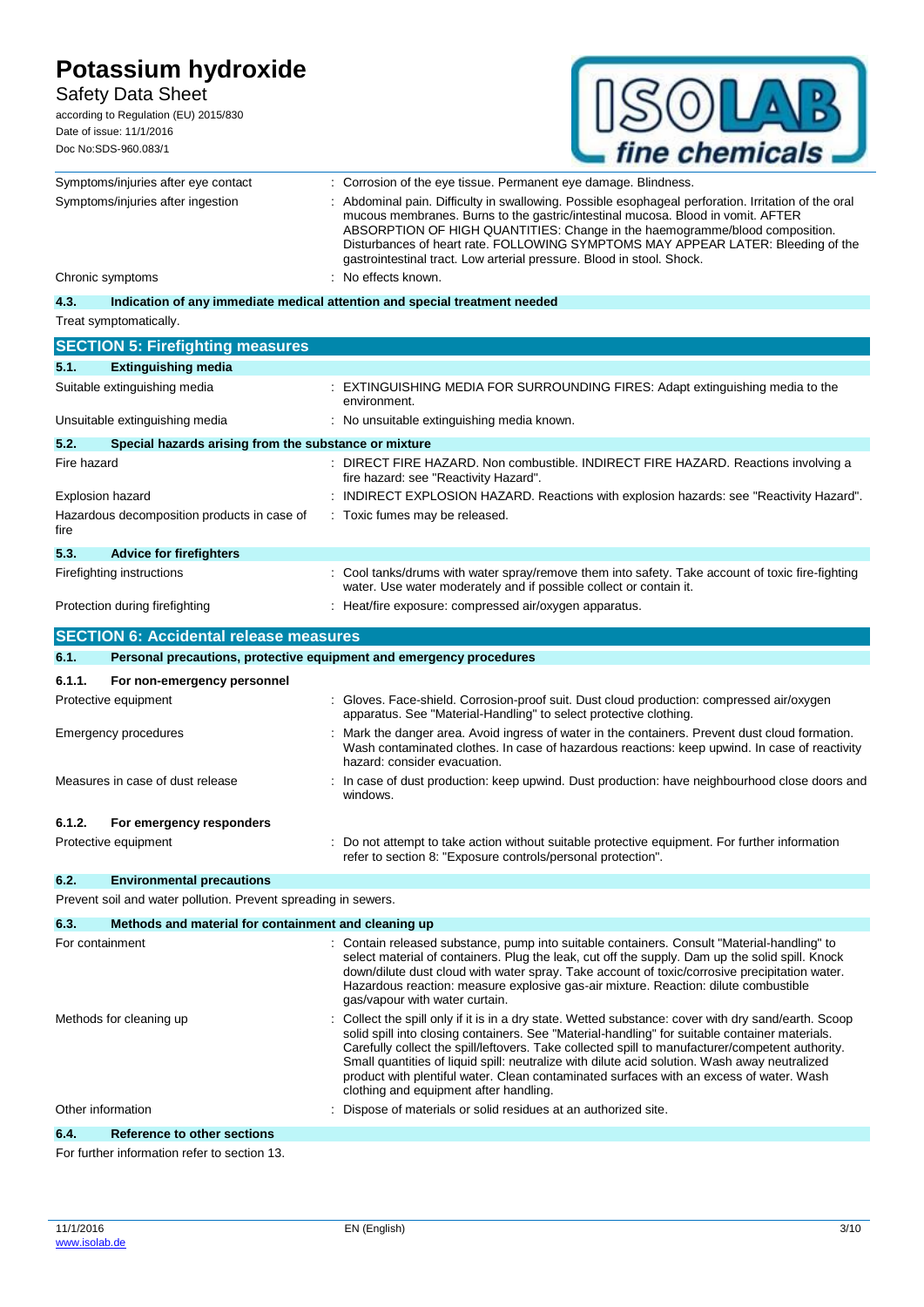Safety Data Sheet according to Regulation (EU) 2015/830

Date of issue: 11/1/2016 Doc No:SDS-960.083/1



#### **SECTION 7: Handling and storage 7.1. Precautions for safe handling** Precautions for safe handling **interpretately** : Comply with the legal requirements. Remove contaminated clothing immediately. Clean contaminated clothing. Use corrosionproof equipment. Thoroughly clean/dry the installation before use. Do not discharge the waste into the drain. Avoid raising dust. Avoid contact of substance with water. Observe very strict hygiene - avoid contact. Keep container tightly closed. Measure the concentration in the air regularly. Carry operations in the open/under local exhaust/ventilation or with respiratory protection. Hygiene measures **interpretatal in the Contaminated clothing before reuse**. Do not eat, drink or smoke when using this product. Always wash hands after handling the product. **7.2. Conditions for safe storage, including any incompatibilities** Storage conditions **Storage conditions** : Store locked up. Store in a well-ventilated place. Keep cool. Storage temperature : 20 °C Heat and ignition sources : KEEP SUBSTANCE AWAY FROM: heat sources. Information on mixed storage : KEEP SUBSTANCE AWAY FROM: combustible materials. oxidizing agents. (strong) acids. highly flammable materials. metals. organic materials. water/moisture. Storage area **interpretatal in a Store in a dry area.** Keep container in a well-ventilated place. Keep locked up. Provide for a tub to collect spills. Unauthorized persons are not admitted. Meet the legal requirements. Special rules on packaging : SPECIAL REQUIREMENTS: hermetical. watertight. corrosion-proof. dry. clean. correctly labelled. meet the legal requirements. Secure fragile packagings in solid containers. Packaging materials **included and SUITABLE MATERIAL:** steel. stainless steel. carbon steel. iron. nickel. cardboard. synthetic material. glass. stoneware/porcelain. MATERIAL TO AVOID: lead. aluminium. copper. tin. zinc. bronze. polyethylene.

#### **7.3. Specific end use(s)**

No additional information available

### **SECTION 8: Exposure controls/personal protection**

## **8.1. Control parameters**

| Potassium hydroxide (1310-58-3) |                                    |                                                                                                                      |  |
|---------------------------------|------------------------------------|----------------------------------------------------------------------------------------------------------------------|--|
| Belgium                         | Short time value $(mq/m3)$         | 2 mg/m <sup>3</sup> (Potassium (hydroxyde de); Belgium; Short<br>time value)                                         |  |
| France                          | $VLE$ (mg/m <sup>3</sup> )         | 2 mg/m <sup>3</sup> (Potassium (hydroxyde de); France; Short<br>time value; VL: Valeur non réglementaire indicative) |  |
| United Kingdom                  | WEL STEL $(mq/m3)$                 | 2 mg/m <sup>3</sup> Potassium hydroxide; United Kingdom; Short<br>time value; Workplace exposure limit (EH40/2005)   |  |
| USA - ACGIH                     | ACGIH Ceiling (mg/m <sup>3</sup> ) | 2 mg/m <sup>3</sup> (Potassium hydroxide; USA; Momentary<br>value; TLV - Adopted Value)                              |  |

### **8.2. Exposure controls**

**Appropriate engineering controls:**

Ensure good ventilation of the work station.

#### **Personal protective equipment:**

Gloves. Face shield. Protective clothing.

#### **Materials for protective clothing:**

GIVE EXCELLENT RESISTANCE: butyl rubber. natural rubber. neoprene. nitrile rubber. PVC. viton. GIVE LESS RESISTANCE: No data available. GIVE POOR RESISTANCE: leather. natural fibres. PVA

#### **Hand protection:**

Gloves

#### **Eye protection:**

Face shield

#### **Skin and body protection:**

Corrosion-proof clothing. In case of dust production: head/neck protection

#### **Respiratory protection:**

Dust production: dust mask with filter type P3. Self-contained breathing apparatus if conc. in air > 1 vol %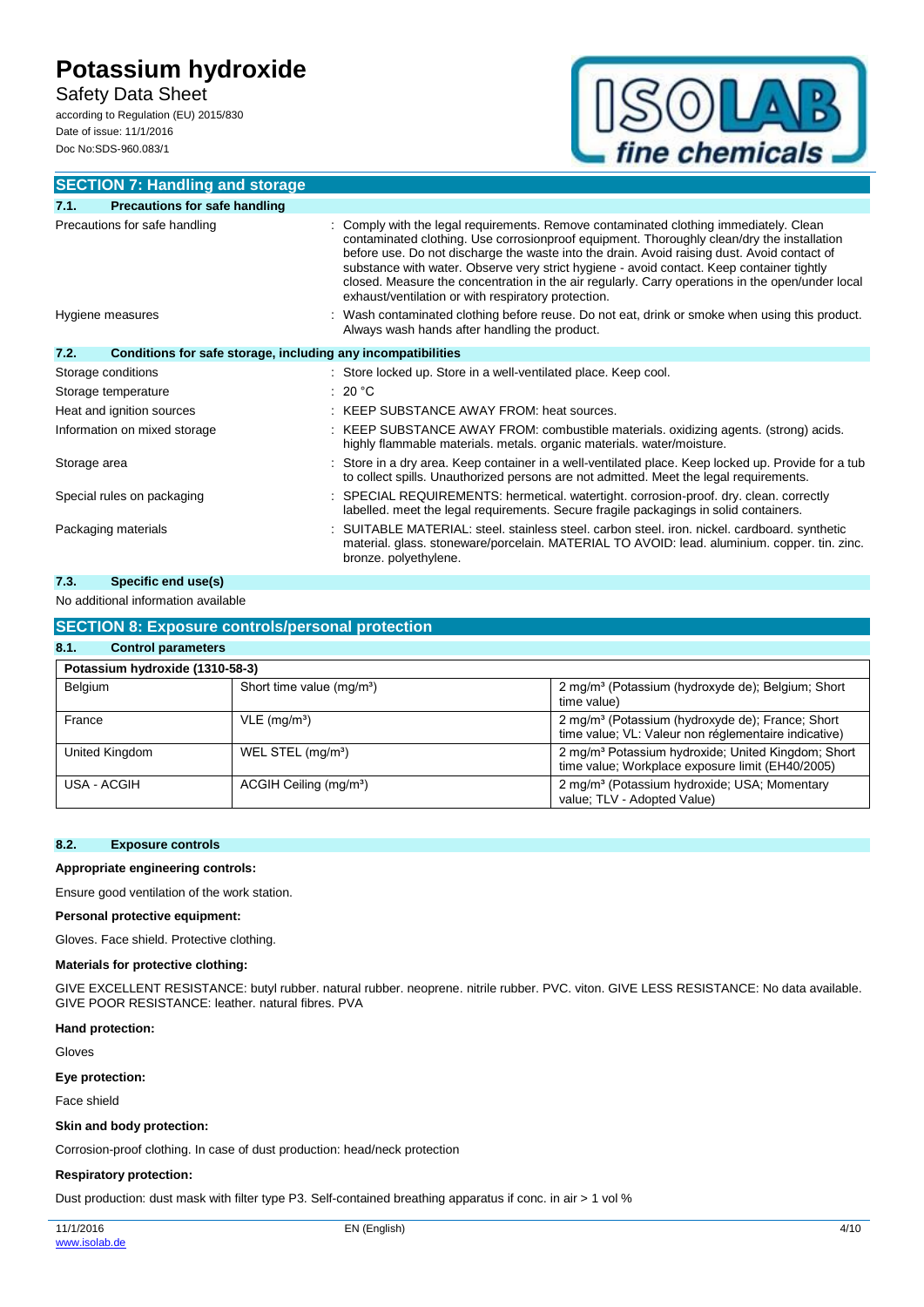Safety Data Sheet

according to Regulation (EU) 2015/830 Date of issue: 11/1/2016 Doc No:SDS-960.083/1





#### **Environmental exposure controls:**

Avoid release to the environment.

| <b>SECTION 9: Physical and chemical properties</b>            |                                                                                                 |  |
|---------------------------------------------------------------|-------------------------------------------------------------------------------------------------|--|
| 9.1.<br>Information on basic physical and chemical properties |                                                                                                 |  |
| Physical state                                                | : Solid                                                                                         |  |
| Appearance                                                    | Solid in various shapes. Powder.                                                                |  |
| Molecular mass                                                | 56.11 g/mol                                                                                     |  |
| Colour                                                        | White to light yellow.                                                                          |  |
| Odour                                                         | Odourless.                                                                                      |  |
| Odour threshold                                               | No data available                                                                               |  |
| рH                                                            | 14 (56 g/l, H <sub>2</sub> O, 20 °C)                                                            |  |
| pH solution                                                   | 5.6%                                                                                            |  |
| Relative evaporation rate (butylacetate=1)                    | : No data available                                                                             |  |
| Melting point                                                 | 360 °C (680 F)                                                                                  |  |
| Freezing point                                                | Not applicable                                                                                  |  |
| Boiling point                                                 | 1320 °C (2408 F)                                                                                |  |
| Flash point                                                   | Not applicable                                                                                  |  |
| Auto-ignition temperature                                     | Not applicable                                                                                  |  |
| Decomposition temperature                                     | No data available                                                                               |  |
| Flammability (solid, gas)                                     | Non flammable                                                                                   |  |
| Vapour pressure                                               | 1.0 hPa (714 °C)                                                                                |  |
| Relative vapour density at 20 °C                              | No data available                                                                               |  |
| Relative density                                              | 2(20 °C)                                                                                        |  |
| Density                                                       | : 2.04 g/cm <sup>3</sup> (20 °C)                                                                |  |
| Solubility                                                    | Exothermically soluble in water. Soluble in ethanol. Soluble in glycerol.<br>Water: 113 g/100ml |  |
| Log Pow                                                       | No data available                                                                               |  |
| Viscosity, kinematic                                          | No data available                                                                               |  |
| Viscosity, dynamic                                            | No data available                                                                               |  |
| <b>Explosive properties</b>                                   | No data available                                                                               |  |
| Oxidising properties                                          | No data available                                                                               |  |
| <b>Explosive limits</b>                                       | : Not applicable                                                                                |  |
| <b>Other information</b><br>9.2.                              |                                                                                                 |  |
| Minimum ignition energy                                       | : Not applicable                                                                                |  |
| SADT                                                          | Not applicable                                                                                  |  |
| VOC content                                                   | 0%                                                                                              |  |
| Other properties                                              | : Translucent. Hygroscopic. Substance has basic reaction.                                       |  |

### **SECTION 10: Stability and reactivity**

#### **10.1. Reactivity**

Violent exothermic reaction with water (moisture). Reacts on exposure to water (moisture) with combustible materials: risk of spontaneous ignition. Reacts on exposure to water (moisture) with (some) metals: release of highly flammable gases/vapours (hydrogen). Absorbs the atmospheric CO2. Violent to explosive reaction with many compounds e.g.: with organic material, with (some) halogens and with (some) acids: heat release resulting in increased fire or explosion risk.

#### **10.2. Chemical stability**

Hygroscopic. Absorbs the atmospheric CO2.

#### **10.3. Possibility of hazardous reactions**

No dangerous reactions known under normal conditions of use.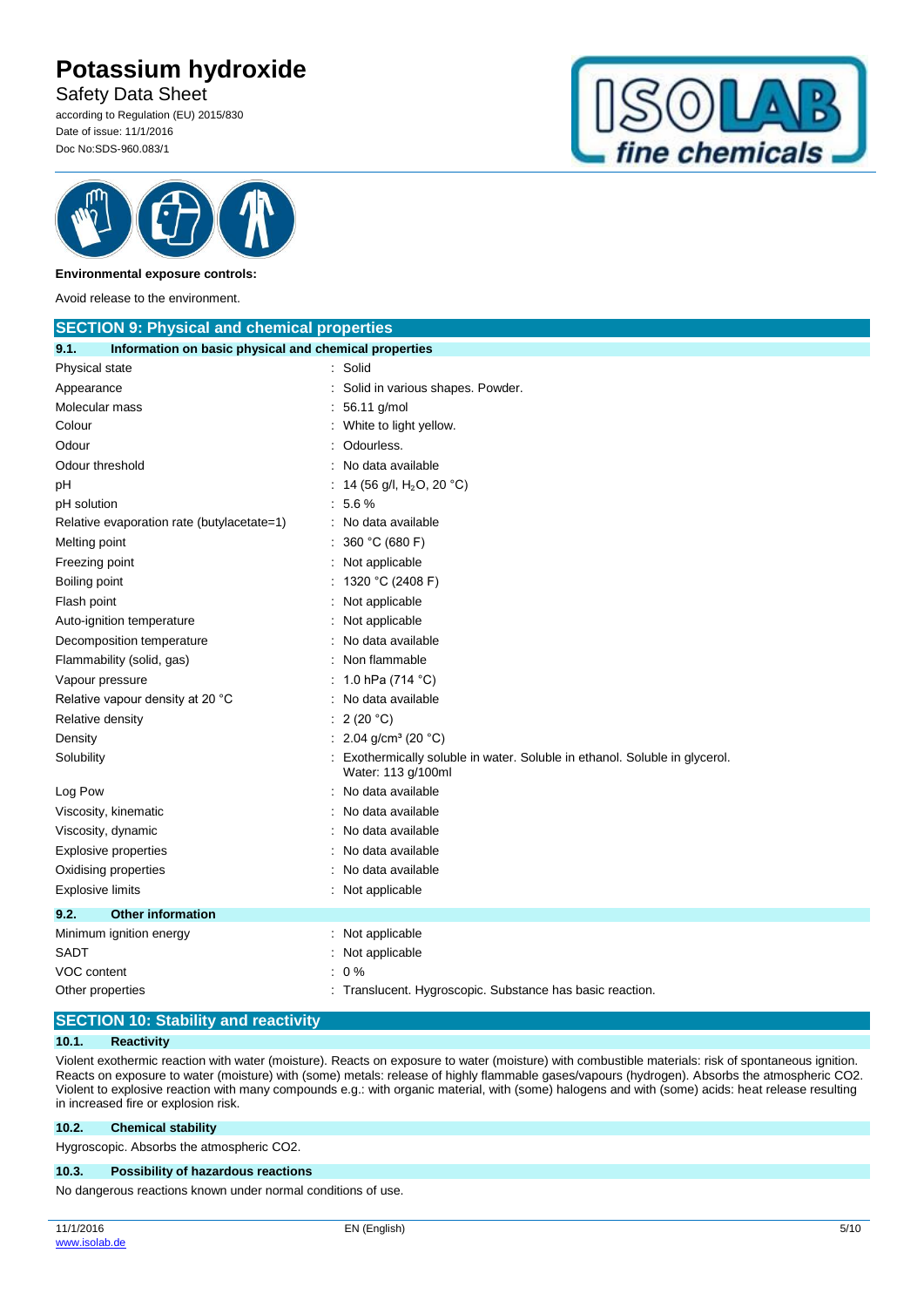Safety Data Sheet

according to Regulation (EU) 2015/830 Date of issue: 11/1/2016 Doc No:SDS-960.083/1



### **10.4. Conditions to avoid**

None under recommended storage and handling conditions (see section 7).

## **10.5. Incompatible materials**

No additional information available

#### **10.6. Hazardous decomposition products**

Under normal conditions of storage and use, hazardous decomposition products should not be produced.

### **SECTION 11: Toxicological information**

#### **11.1. Information on toxicological effects**

| Acute toxicity                    | : Oral: Harmful if swallowed.                                          |
|-----------------------------------|------------------------------------------------------------------------|
| Potassium hydroxide (1310-58-3)   |                                                                        |
| LD50 oral rat                     | 333 mg/kg (Rat; Equivalent or similar to OECD 425; Experimental value) |
| Skin corrosion/irritation         | : Causes severe skin burns and eye damage.<br>pH: 13.5 (0.60 %)        |
| Serious eye damage/irritation     | : Serious eye damage, category 1, implicit<br>pH: 13.5 (0.60 %)        |
| Respiratory or skin sensitisation | Not classified<br>÷                                                    |
| Germ cell mutagenicity            | : Not classified                                                       |
| Carcinogenicity                   | : Not classified                                                       |
| Reproductive toxicity             | : Not classified                                                       |
| STOT-single exposure              | : Not classified                                                       |
| STOT-repeated exposure            | : Not classified                                                       |
| Aspiration hazard<br>÷            | Not classified                                                         |

| <b>SECTION 12: Ecological information</b> |                                                                                   |
|-------------------------------------------|-----------------------------------------------------------------------------------|
| 12.1.<br><b>Toxicity</b>                  |                                                                                   |
| Ecology - general                         | : Before neutralisation, the product may represent a danger to aquatic organisms. |
| Ecology - air                             | : Not classified as dangerous for the ozone layer (Regulation (EC) No 1005/2009). |
| Ecology - water                           | : Ground water pollutant. Harmful to fishes. Highly toxic to plankton. pH shift.  |
| Potassium hydroxide (1310-58-3)           |                                                                                   |
| LC50 fish 2                               | 80 mg/l (LC50; 96 h; Gambusia affinis; Static system; Fresh water)                |

#### **12.2. Persistence and degradability**

| Potassium hydroxide (1310-58-3)           |                                   |  |
|-------------------------------------------|-----------------------------------|--|
| Persistence and degradability             | Biodegradability: not applicable. |  |
| Biochemical oxygen demand (BOD)           | Not applicable                    |  |
| Chemical oxygen demand (COD)              | Not applicable                    |  |
| <b>ThOD</b>                               | Not applicable                    |  |
| 12.3.<br><b>Bioaccumulative potential</b> |                                   |  |

## **Potassium hydroxide (1310-58-3)**

| potential<br><b>BIOACCUM</b><br>. nulative : | applicable.<br>.Jaccum<br>not<br>mulation.<br>510 |
|----------------------------------------------|---------------------------------------------------|
|                                              |                                                   |

## **12.4. Mobility in soil**

No additional information available

### **12.5. Results of PBT and vPvB assessment**

No additional information available

#### **12.6. Other adverse effects**

No additional information available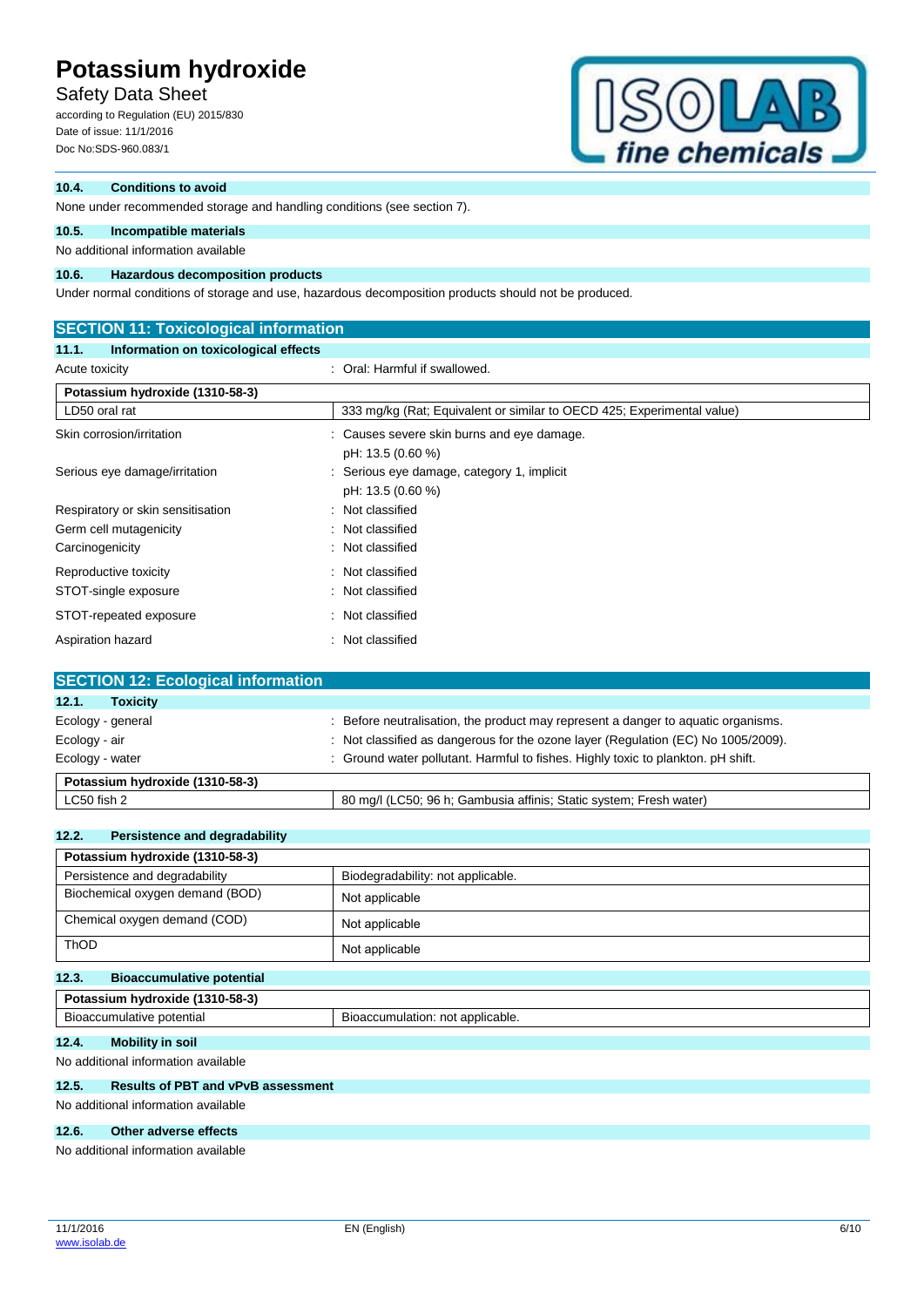Safety Data Sheet according to Regulation (EU) 2015/830

Date of issue: 11/1/2016 Doc No:SDS-960.083/1



## **SECTION 13: Disposal considerations**

| Waste treatment methods<br>13.1.           |                                                                                                                                                                                                                                                                                                                                                                                                                                                                                                                                                                                                                                                                                                                                                                                                                          |
|--------------------------------------------|--------------------------------------------------------------------------------------------------------------------------------------------------------------------------------------------------------------------------------------------------------------------------------------------------------------------------------------------------------------------------------------------------------------------------------------------------------------------------------------------------------------------------------------------------------------------------------------------------------------------------------------------------------------------------------------------------------------------------------------------------------------------------------------------------------------------------|
| Waste treatment methods                    | : Dispose of contents/container in accordance with licensed collector's sorting instructions.                                                                                                                                                                                                                                                                                                                                                                                                                                                                                                                                                                                                                                                                                                                            |
| Product/Packaging disposal recommendations | : Remove waste in accordance with local and/or national regulations. Hazardous waste shall not<br>be mixed together with other waste. Different types of hazardous waste shall not be mixed<br>together if this may entail a risk of pollution or create problems for the further management of<br>the waste. Hazardous waste shall be managed responsibly. All entities that store, transport or<br>handle hazardous waste shall take the necessary measures to prevent risks of pollution or<br>damage to people or animals. Should not be landfilled with household waste. Recycle/reuse.<br>Immobilize the toxic or harmful components. Precipitate/make insoluble. Remove to an<br>authorized dump (Class I). Treat using the best available techniques before discharge into<br>drains or the aquatic environment. |
| Additional information                     | : LWCA (the Netherlands): KGA category 05. Hazardous waste according to Directive<br>2008/98/EC.                                                                                                                                                                                                                                                                                                                                                                                                                                                                                                                                                                                                                                                                                                                         |
| European List of Waste (LoW) code          | $\therefore$ 06 02 04* - sodium and potassium hydroxide                                                                                                                                                                                                                                                                                                                                                                                                                                                                                                                                                                                                                                                                                                                                                                  |

### **SECTION 14: Transport information**

In accordance with ADR / RID / IMDG / IATA / ADN

| <b>ADR</b>                                           | <b>IMDG</b>                                                   | <b>IATA</b>                                  | <b>ADN</b>                                   | <b>RID</b>                                   |
|------------------------------------------------------|---------------------------------------------------------------|----------------------------------------------|----------------------------------------------|----------------------------------------------|
| <b>UN number</b><br>14.1.                            |                                                               |                                              |                                              |                                              |
| 1813                                                 | 1813                                                          | 1813                                         | 1813                                         | 1813                                         |
| 14.2.<br>UN proper shipping name                     |                                                               |                                              |                                              |                                              |
| <b>POTASSIUM</b><br>HYDROXIDE, SOLID                 | <b>POTASSIUM</b><br>HYDROXIDE, SOLID                          | Potassium hydroxide, solid                   | <b>POTASSIUM</b><br>HYDROXIDE, SOLID         | <b>POTASSIUM</b><br>HYDROXIDE, SOLID         |
| <b>Transport document description</b>                |                                                               |                                              |                                              |                                              |
| UN 1813 POTASSIUM<br>HYDROXIDE, SOLID, 8, II,<br>(E) | UN 1813 POTASSIUM<br>HYDROXIDE, SOLID, 8, II                  | UN 1813 Potassium<br>hydroxide, solid, 8, II | UN 1813 POTASSIUM<br>HYDROXIDE, SOLID, 8, II | UN 1813 POTASSIUM<br>HYDROXIDE, SOLID, 8, II |
| 14.3.<br><b>Transport hazard class(es)</b>           |                                                               |                                              |                                              |                                              |
| 8                                                    | 8                                                             | 8                                            | 8                                            | 8                                            |
|                                                      |                                                               |                                              |                                              |                                              |
| 14.4.<br><b>Packing group</b>                        |                                                               |                                              |                                              |                                              |
| $\mathbf{H}$                                         | Ш                                                             | Ш                                            | Ш                                            | Ш                                            |
| 14.5.<br><b>Environmental hazards</b>                |                                                               |                                              |                                              |                                              |
| Dangerous for the<br>environment : No                | Dangerous for the<br>environment : No<br>Marine pollutant: No | Dangerous for the<br>environment : No        | Dangerous for the<br>environment : No        | Dangerous for the<br>environment : No        |
| No supplementary information available               |                                                               |                                              |                                              |                                              |

### **14.6. Special precautions for user**

| - Overland transport                                         |                 |      |
|--------------------------------------------------------------|-----------------|------|
| Classification code (ADR)                                    | $\cdot$ C6      |      |
| Limited quantities (ADR)                                     | : $1kg$         |      |
| Excepted quantities (ADR)                                    | E2              |      |
| Packing instructions (ADR)                                   | : P002, IBC08   |      |
| Mixed packing provisions (ADR)                               | : MP10          |      |
| Portable tank and bulk container instructions<br>(ADR)       | $\mathsf{T}3$   |      |
| Portable tank and bulk container special<br>provisions (ADR) | : TP33          |      |
| Tank code (ADR)                                              | : SGAN          |      |
| Vehicle for tank carriage                                    | : AT            |      |
| Transport category (ADR)                                     | $\therefore$ 2  |      |
| Special provisions for carriage - Packages<br>(ADR)          | : V11           |      |
| Hazard identification number (Kemler No.)                    | $\therefore 80$ |      |
| 11/1/2016<br>www.isolab.de                                   | EN (English)    | 7/10 |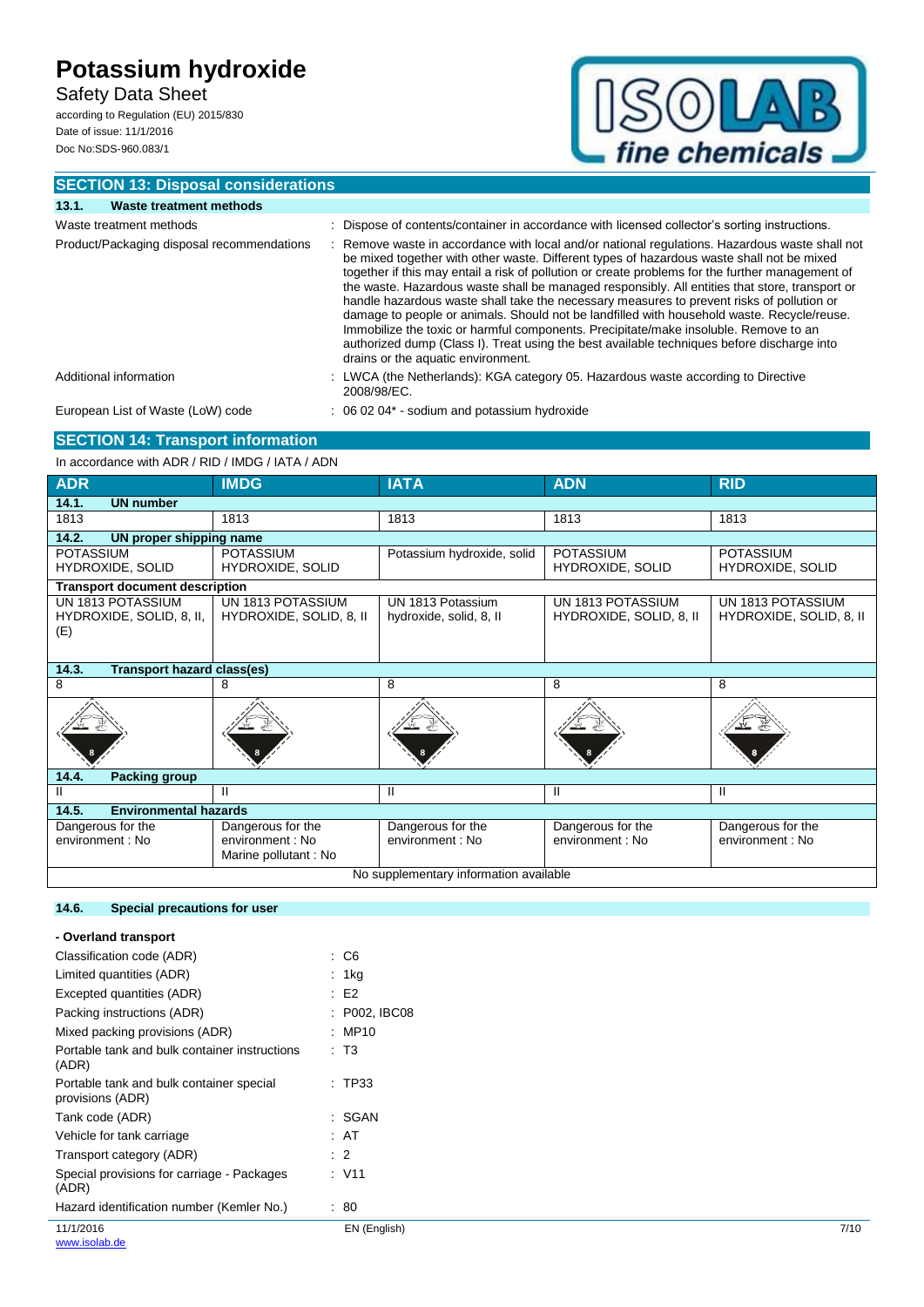Orange plates in the contract of the contract of the contract of the contract of the contract of the contract of the contract of the contract of the contract of the contract of the contract of the contract of the contract

Safety Data Sheet according to Regulation (EU) 2015/830

Date of issue: 11/1/2016 Doc No:SDS-960.083/1



|                                                              | 8Ū                                                                                                                                                                                                                                                                     |
|--------------------------------------------------------------|------------------------------------------------------------------------------------------------------------------------------------------------------------------------------------------------------------------------------------------------------------------------|
|                                                              | 1813                                                                                                                                                                                                                                                                   |
|                                                              |                                                                                                                                                                                                                                                                        |
| Tunnel restriction code (ADR)                                | $\mathbf{E}$                                                                                                                                                                                                                                                           |
| EAC code                                                     | $\therefore$ 2W                                                                                                                                                                                                                                                        |
| - Transport by sea                                           |                                                                                                                                                                                                                                                                        |
| Transport regulations (IMDG)                                 | : Subject                                                                                                                                                                                                                                                              |
| Limited quantities (IMDG)                                    | : $1 \text{ kg}$                                                                                                                                                                                                                                                       |
| Excepted quantities (IMDG)                                   | E2                                                                                                                                                                                                                                                                     |
| Packing instructions (IMDG)                                  | : P002                                                                                                                                                                                                                                                                 |
| IBC packing instructions (IMDG)                              | : IBC08                                                                                                                                                                                                                                                                |
| IBC special provisions (IMDG)                                | : B2, B4                                                                                                                                                                                                                                                               |
| Tank instructions (IMDG)                                     | : T3                                                                                                                                                                                                                                                                   |
| Tank special provisions (IMDG)                               | : TP33                                                                                                                                                                                                                                                                 |
| EmS-No. (Fire)                                               | $F - A$                                                                                                                                                                                                                                                                |
| EmS-No. (Spillage)                                           | $: S-B$                                                                                                                                                                                                                                                                |
| Stowage category (IMDG)                                      | : A                                                                                                                                                                                                                                                                    |
| Segregation (IMDG)                                           | : SG35                                                                                                                                                                                                                                                                 |
| Properties and observations (IMDG)                           | : White pellets, flakes, lumps or solid blocks, deliquescent. Reacts with ammonium salts,<br>evolving ammonia gas. In the presence of moisture, corrosive to aluminium, zinc and tin.<br>Causes burns to skin, eyes and mucous membranes. Reacts violently with acids. |
| MFAG-No                                                      | : 154                                                                                                                                                                                                                                                                  |
| - Air transport                                              |                                                                                                                                                                                                                                                                        |
| Transport regulations (IATA)                                 | : Subject                                                                                                                                                                                                                                                              |
| PCA Excepted quantities (IATA)                               | E2                                                                                                                                                                                                                                                                     |
| PCA Limited quantities (IATA)                                | : Y844                                                                                                                                                                                                                                                                 |
| PCA limited quantity max net quantity (IATA)                 | 5kg                                                                                                                                                                                                                                                                    |
| PCA packing instructions (IATA)                              | : 859                                                                                                                                                                                                                                                                  |
| PCA max net quantity (IATA)                                  | : 15kg                                                                                                                                                                                                                                                                 |
| CAO packing instructions (IATA)                              | .863                                                                                                                                                                                                                                                                   |
| CAO max net quantity (IATA)                                  | : 50kg                                                                                                                                                                                                                                                                 |
| ERG code (IATA)                                              | : 8L                                                                                                                                                                                                                                                                   |
| - Inland waterway transport                                  |                                                                                                                                                                                                                                                                        |
| Classification code (ADN)                                    | $\therefore$ C6                                                                                                                                                                                                                                                        |
| Limited quantities (ADN)                                     | : 1 kg                                                                                                                                                                                                                                                                 |
| Excepted quantities (ADN)                                    | E2                                                                                                                                                                                                                                                                     |
| Equipment required (ADN)                                     | $:$ PP, EP                                                                                                                                                                                                                                                             |
| Number of blue cones/lights (ADN)                            | $\therefore$ 0                                                                                                                                                                                                                                                         |
| - Rail transport                                             |                                                                                                                                                                                                                                                                        |
| Transport regulations (RID)                                  | : Subject                                                                                                                                                                                                                                                              |
| Classification code (RID)                                    | : C6                                                                                                                                                                                                                                                                   |
| Limited quantities (RID)                                     | : 1kg                                                                                                                                                                                                                                                                  |
| Excepted quantities (RID)                                    | : E2                                                                                                                                                                                                                                                                   |
| Packing instructions (RID)                                   | : P002, IBC08                                                                                                                                                                                                                                                          |
| Special packing provisions (RID)                             | :B4                                                                                                                                                                                                                                                                    |
| Mixed packing provisions (RID)                               | : MP10                                                                                                                                                                                                                                                                 |
| Portable tank and bulk container instructions<br>(RID)       | : T3                                                                                                                                                                                                                                                                   |
| Portable tank and bulk container special<br>provisions (RID) | : TP33                                                                                                                                                                                                                                                                 |
| Tank codes for RID tanks (RID)                               | : SGAN                                                                                                                                                                                                                                                                 |
| Transport category (RID)                                     | $\therefore$ 2                                                                                                                                                                                                                                                         |

T,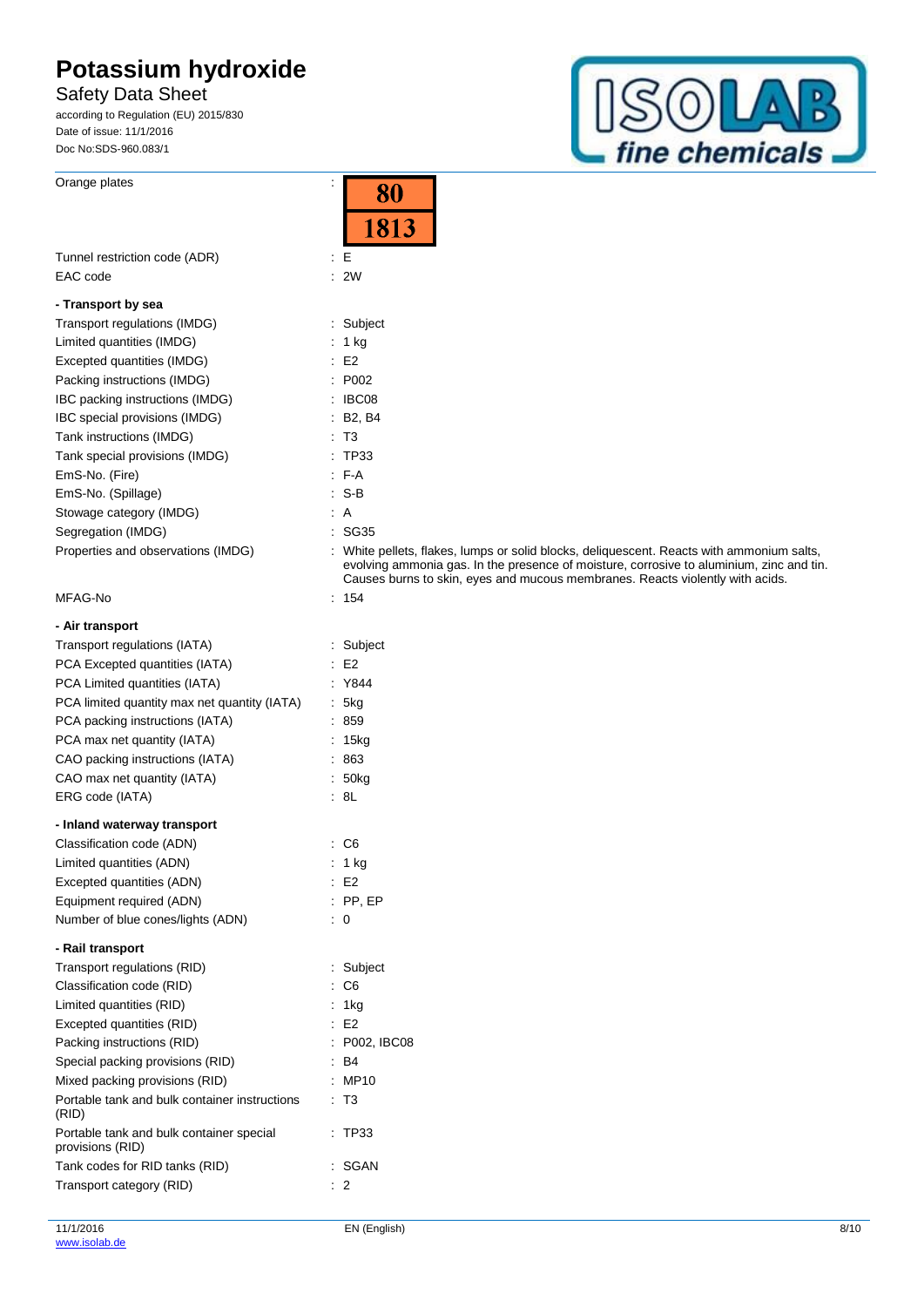## Safety Data Sheet

according to Regulation (EU) 2015/830 Date of issue: 11/1/2016 Doc No:SDS-960.083/1



| Special provisions for carriage - Packages<br>(RID)                                        | : W11                                                                                                                                   |
|--------------------------------------------------------------------------------------------|-----------------------------------------------------------------------------------------------------------------------------------------|
| Colis express (express parcels) (RID)                                                      | $\therefore$ CE10                                                                                                                       |
| Hazard identification number (RID)                                                         | : 80                                                                                                                                    |
| 14.7.<br>Transport in bulk according to Annex II of Marpol and the IBC Code                |                                                                                                                                         |
| Not applicable                                                                             |                                                                                                                                         |
| <b>SECTION 15: Regulatory information</b>                                                  |                                                                                                                                         |
| 15.1.                                                                                      | Safety, health and environmental requlations/legislation specific for the substance or mixture                                          |
| 15.1.1.<br><b>EU-Regulations</b>                                                           |                                                                                                                                         |
| No REACH Annex XVII restrictions<br>Potassium hydroxide is not on the REACH Candidate List |                                                                                                                                         |
| Potassium hydroxide is not on the REACH Annex XIV List                                     |                                                                                                                                         |
| VOC content                                                                                | $: 0\%$                                                                                                                                 |
| <b>National regulations</b><br>15.1.2.                                                     |                                                                                                                                         |
| Germany                                                                                    |                                                                                                                                         |
| VwVwS Annex reference                                                                      | : Water hazard class (WGK) 1, low hazard to waters (Classification according to VwVwS, Annex<br>1 or 2; ID No. 345)                     |
| <b>WGK</b> remark                                                                          | Classification water polluting in compliance with Verwaltungsvorschrift wassergefährdender<br>Stoffe (VwVwS) of 27 July 2005 (Anhang 2) |
| 12th Ordinance Implementing the Federal<br>Immission Control Act - 12. BlmSchV             | : Is not subject of the 12. BImSchV (Hazardous Incident Ordinance)                                                                      |
| <b>Netherlands</b>                                                                         |                                                                                                                                         |
| SZW-lijst van kankerverwekkende stoffen                                                    | The substance is not listed                                                                                                             |
| SZW-lijst van mutagene stoffen                                                             | The substance is not listed                                                                                                             |
| NIET-limitatieve lijst van voor de voortplanting<br>giftige stoffen - Borstvoeding         | The substance is not listed                                                                                                             |
| NIET-limitatieve lijst van voor de voortplanting<br>giftige stoffen - Vruchtbaarheid       | : The substance is not listed                                                                                                           |
| NIET-limitatieve lijst van voor de voortplanting<br>giftige stoffen - Ontwikkeling         | : The substance is not listed                                                                                                           |
| <b>Denmark</b>                                                                             |                                                                                                                                         |
| Recommendations Danish Regulation                                                          | : Young people below the age of 18 years are not allowed to use the product                                                             |

**15.2. Chemical safety assessment** No chemical safety assessment has been carried out

# **SECTION 16: Other information**

| Abbreviations and acronyms: |                                                                                                   |
|-----------------------------|---------------------------------------------------------------------------------------------------|
| <b>ADR</b>                  | European Agreement concerning the International Carriage of Dangerous Goods by Road               |
| <b>ATE</b>                  | <b>Acute Toxicity Estimate</b>                                                                    |
| <b>CLP</b>                  | Classification Labelling Packaging Regulation; Regulation (EC) No 1272/2008                       |
| <b>EC50</b>                 | Median effective concentration                                                                    |
| <b>BCF</b>                  | Bioconcentration factor                                                                           |
| <b>ADN</b>                  | European Agreement concerning the International Carriage of Dangerous Goods by Inland Waterways   |
| <b>IMDG</b>                 | International Maritime Dangerous Goods                                                            |
| <b>IATA</b>                 | International Air Transport Association                                                           |
| <b>LC50</b>                 | Median lethal concentration                                                                       |
| LD50                        | Median lethal dose                                                                                |
| <b>PBT</b>                  | Persistent Bioaccumulative Toxic                                                                  |
| <b>REACH</b>                | Registration, Evaluation, Authorisation and Restriction of Chemicals Regulation (EC) No 1907/2006 |
| <b>RID</b>                  | Regulations concerning the International Carriage of Dangerous Goods by Rail                      |
| <b>SDS</b>                  | Safety Data Sheet                                                                                 |